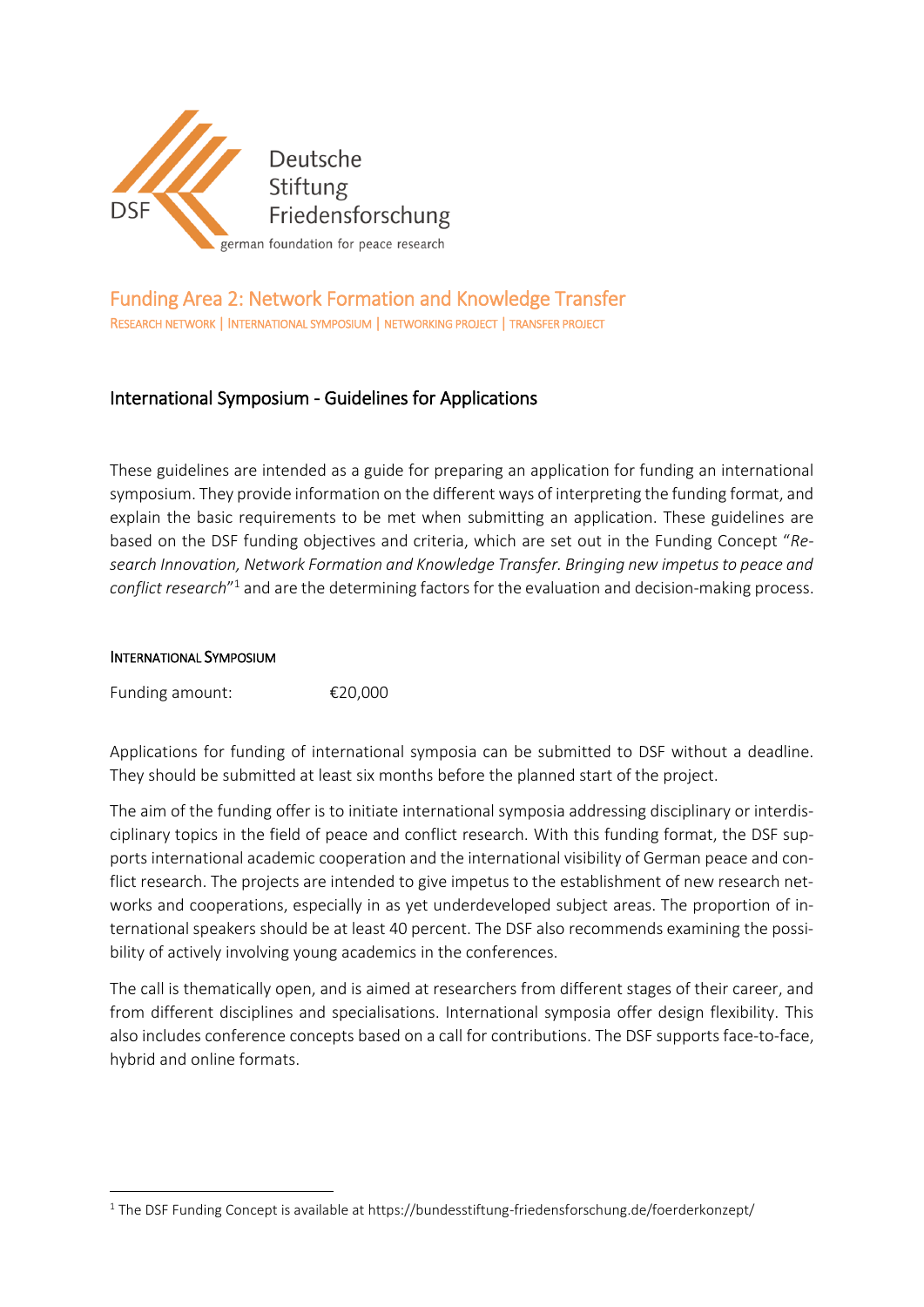## Application requirements

Applications for funding can only be submitted by researchers who belong to or are directly affiliated with a higher education institution, a non-university research institution or a scientific institution recognised as a non-profit organisation<sup>2</sup>. It is not possible to provide direct financial funding to private individuals.

The minimum requirement for submitting an application is having completed a doctorate. Exceptions can only be made for researchers who can demonstrate that they have been engaged in scientific activities for many years and have published relevant articles in the field of research.

The Foundation only accepts applications for project funding submitted by scientific institutions within Germany. It generally only approves funding to domestic institutions. However, this does not exclude the possibility of using funding for international scientific cooperation.

Institutions that receive DSF funding are required to ensure that the funding is administered professionally.

## Basic requirements

DSF only funds international symposia that are thematically related to the research field of peace and conflict research. Relevance shall be adequately substantiated in the application for project funding.

To be considered as a promising application, a structured and comprehensible conference concept must be submitted to the Foundation, providing a clear and adequate basis for the reviewers to expertly assess the project. Care must be taken to ensure that the presentation of the objectives, the classification in the state of research, the information on the conference agenda and on selected speakers<sup>3</sup> are all given appropriate consideration. In addition, proposals should be presented as to how the results of the conference should be made available for research discussion and, if necessary, for the transfer of knowledge.

In the case of funding, the Foundation assumes that the organisation receiving funding will provide the infrastructure and basic equipment required to implement the proposed conference. Overhead costs may not be claimed.

Co-funding of the conference is generally possible. Corresponding applications and commitments are to be included in the application to the DSF, stating the amount of funding. The cost items for which DSF funding is requested must be clearly identified in the overall cost plan.

The organisation receiving funding assumes the role of employer for the duration of the project; it is therefore responsible for the proper management of labour costs.

**<sup>.</sup>**  $2$  Where applicable, relevant supporting documents shall be enclosed with the application.

<sup>&</sup>lt;sup>3</sup> Project applications for which the Call for Contributions has not been completed at the time of application must include information on the target groups and the selection procedure in addition to the call text.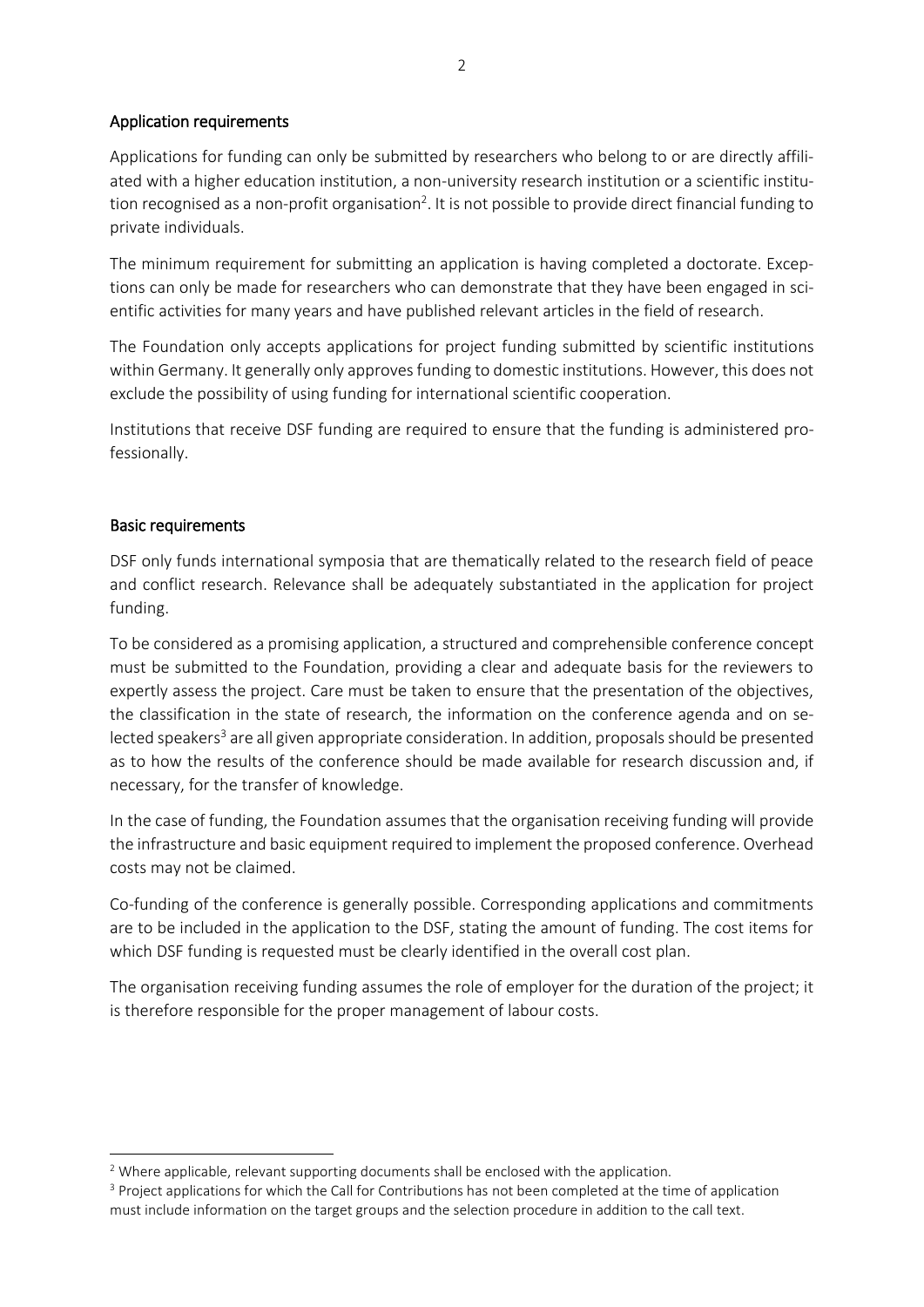## Funding criteria

When assessing applications for funding of an international symposium, the Foundation distinguishes between four core criteria and four additional criteria<sup>4</sup>:

Adequate consideration must be given to the *core criteria* – scientific relevance, quality of the project design, specialist qualifications of the project team, and potential for knowledge transfer – in all project proposals. Their fulfilment is a prerequisite for a positive funding decision.

Not all of the four *additional criteria* – promotion of early career researchers, national and international research collaboration, interdisciplinary orientation, and diversity – have to be met, depending on the project design. However, the applicant should assess how significant the additional criteria may be to the project when preparing the conference concept.

The Foundation expects applications to contain statements on the relevance or non-relevance of each criteria. The fulfilment of additional criteria has an impact on the overall assessment of applications for funding.

## Costs eligible for funding

DSF provides funding for project-related labour and material costs.

Personnel funds can be used for the organisational support of the preparation, follow-up and implementation of the international symposia. This includes in particular the expenses for student assistants and other work services (e.g. translations). As a rule, labour costs should not exceed 10 to 15 percent of the requested funding amount. Exceptions are hybrid and online formats.

The payment of lecture fees or expense allowances from DSF funding is not possible. Exceptions are lecture fees for freelance speakers. The appropriateness and the awarding of lecture fees must be justified in the application.

Material costs include expenses for flights/travel and accommodation (overnight stays, hospitality) of the speakers, the moderators and those actively involved in the organisation of the meeting. The current rates of the Federal Travel Expenses Act (BRKG) shall apply to the calculation of travel expenses.

For the calculation of hospitality costs, the rates of the DSF listed in *Appendex 1* of this guide shall apply.

The DSF grants subsidies for material costs incurred directly in the preparation and implementation of the international symposium and which do not constitute a reasonable contribution by the participants themselves. These include e.g. consumables, conference documents, in justified cases also room rentals and the rental of technical equipment as well as specific expenses for hybrid and online conferences (e.g. licences for online tools), provided that these can be assessed as proportionate.

**.** 

<sup>&</sup>lt;sup>4</sup> See the conceptual definitions in the Funding Concept.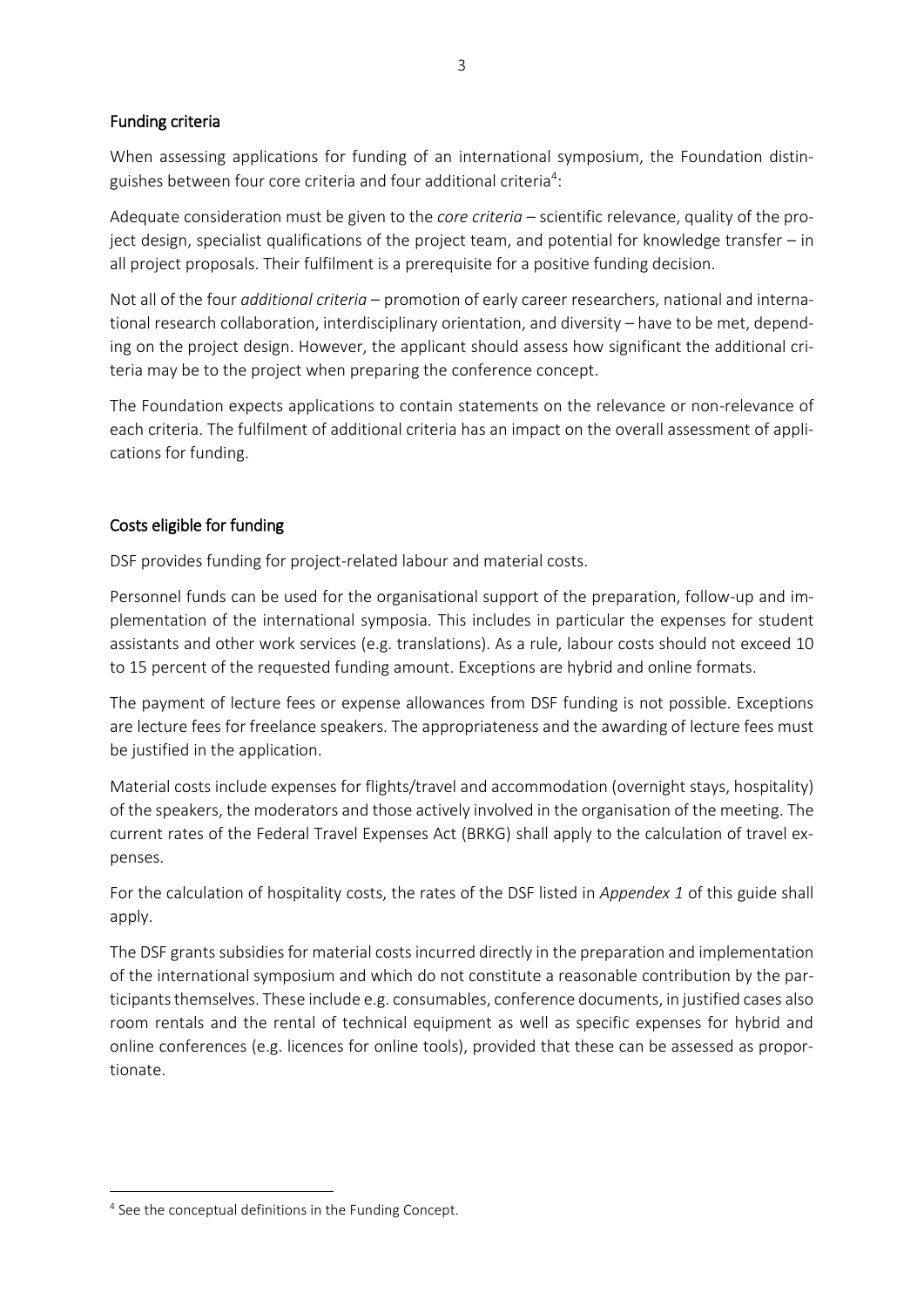€1,000 in funding can be included in the project budget for the production of project publications and materials<sup>5</sup> for knowledge transfer. This amount is available exclusively for editorial work. Publishing grants are excluded.

The budget items must be adequately justified in the application's accompanying text. Funding requirements shall be calculated according to the principle of proportionality. The Foundation reserves the right to adjust cost estimates.

The overviews in *Appendices 1a/b* provide information on possible uses and the underlying cost estimates.

## Application documents

The Foundation requires the following documents in order to process applications for project funding:

- COVER LETTER | A signed letter from the applicants to the Foundation (as a scan or with a digital signature)
- SUMMARY/ABSTRACT| A separate one-page summary of the project (approx. 1,800 characters including spaces, at least 11 point font size)
- LONG VERSION | A presentation of the conference concept (Topic and objectives, state of research, structure of the conference, information about the contributors, cost plan, list of references<sup>6</sup>) with a maximum of 10 pages (approx. 20,000 characters including spaces, at least 11 point font size)

*Supplementary appendices*: CVs of the applicants and project staff (maximum of 2 pages each<sup>7</sup>), a list of own publications relevant to the project<sup>8</sup> (maximum of 2 pages), cost estimates for third-party services, cooperation agreements, etc.

COST PLAN | An additional cost breakdown (see the *template Excel file*)

A suggested list of possible bullet points is attached to these guidelines as *Appendix 2*. The Foundation reserves the right to return applications that exceed the specified number of pages for reworking.

All applications must be submitted to the Foundation in a digitised version. To do this, the application form<sup>9</sup> on the Foundation's website must be completed and four separate files (3 PDF, 1 Excel) – cover letter, the long version of the application (including annexes), the summary and the additional cost plan - must be attached.

**.** 

<sup>&</sup>lt;sup>5</sup> In print or digital versions.

<sup>&</sup>lt;sup>6</sup> The reference list of research literature can also optionally be added as an appendix (maximum of 2 pages).

<sup>&</sup>lt;sup>7</sup> The two-page CV should only contain information on professional credentials that is directly relevant to the application. Lists of lectures, memberships, etc. are not desired.

<sup>&</sup>lt;sup>8</sup> A complete list of the applicant's own publications cannot be attached to the application.

<sup>&</sup>lt;sup>9</sup> The form is available at https://bundesstiftung-friedensforschung.de/e-antrag/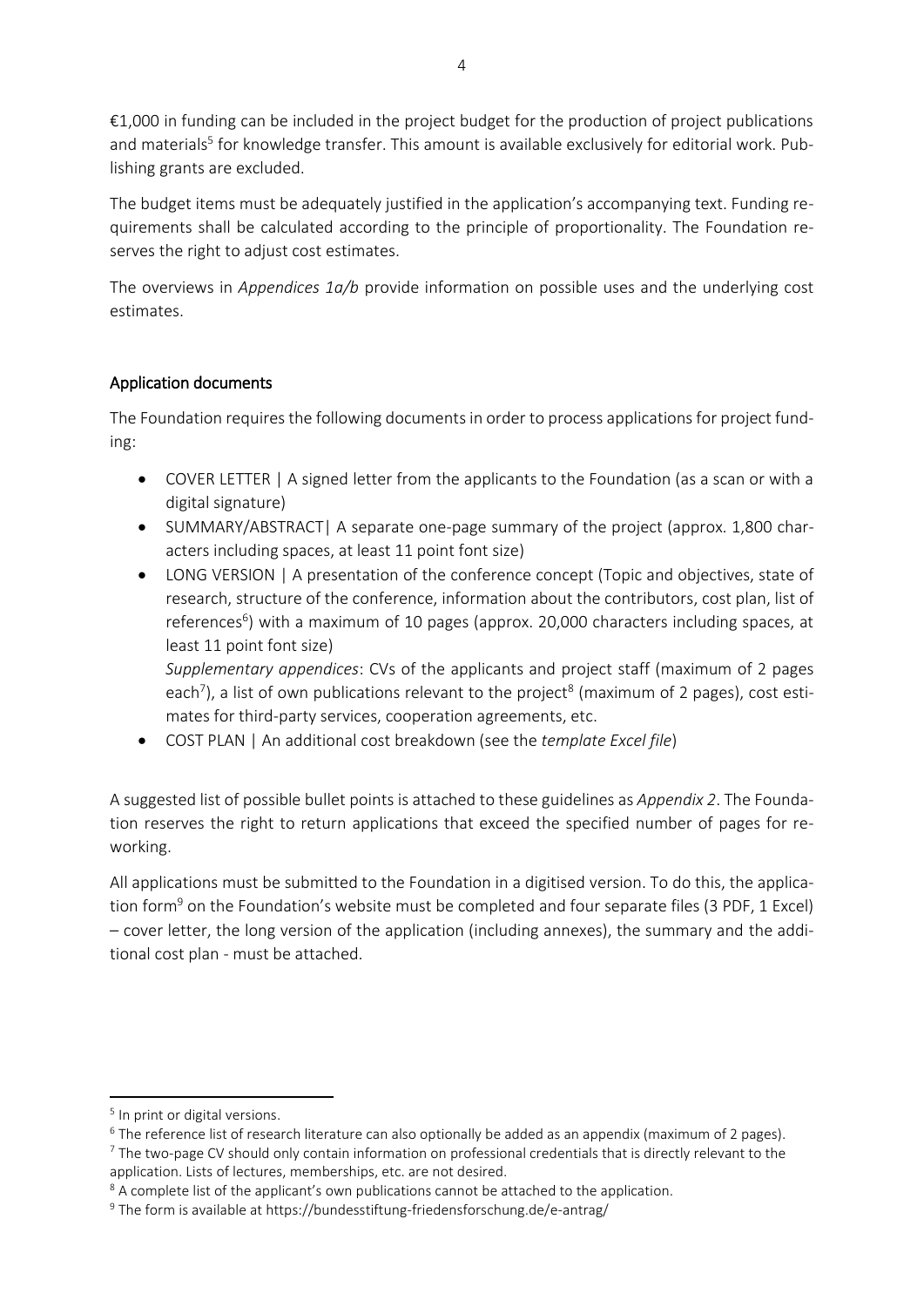#### The evaluation and decision-making process

Applications for funding international symposia are assessed on the basis of at least two external expert opinions.

The decision on the funding of requested international symposia is made by the DSF Executive Board.

In the event of a positive decision on the award of funding, the Foundation reserves the right to issue a final approval only after a written statement has been submitted on the points of criticism and follow-up questions in the expert opinions.

Post-qualification of an international symposium in the current application process is not possible.

A rejected application for project funding may be resubmitted once in a revised version as a new application.

As a matter of principle, the Foundation only makes the expert opinions available in anonymised form.

DSF approves funding to the applicant's research institution. This entails the compulsory recognition of the Foundation's approval regulations by the management of the institution and the project owner. Further details can be found in the approval regulations for *International Symposia*.

Osnabrück, May 2021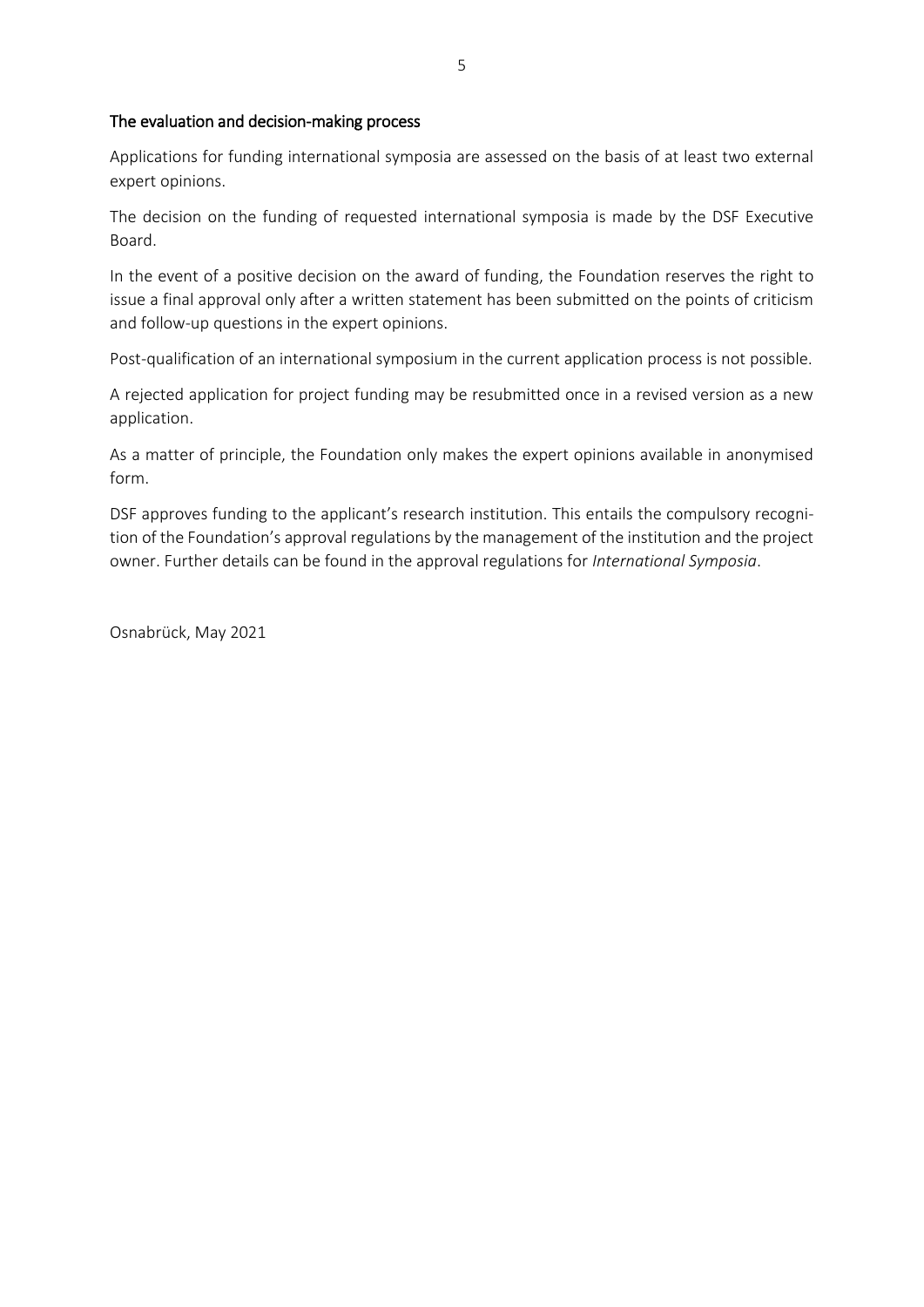### APPENDIX 1A | International symposium: Information on drawing up a cost plan

#### *When drawing up the cost plan, the following points must be observed:*

- DSF does not assume any overhead costs of the organisation receiving funding. It assumes that the infrastructure (e.g. Conference rooms and technology, access to software licences) is provided by the organisation receiving funding as its own contribution. For this reason, any material costs listed that count as part of a re-search institution's basic equipment require special justification.
- If labour and material costs have been calculated incorrectly, the Foundation will not allocate additional funding.
- Lump sums with no mention of a specific intended use will not be granted.
- $\bullet$  Individual cost items should be rounded up to the nearest  $\epsilon$ 10.
- Please note that a cost plan with the necessary explanations must be included in the long version of the application.

#### *Rates for hospitality expenses:*

- The Foundation will cover the costs of hospitality for
	- o speakers,
	- o presenters and
	- o those directly involved in the organisation (e.g. student assistants).
- The following grants can be applied for per day towards the costs of hospitality:
	- o For one meal (half day)
	- o maximum of €15 per person and day (restaurant)
	- o maximum of €20 per person and day (catering in conference rooms)
	- o additional: maximum of €5 per person and day for conference drinks
- For two meals (whole day):
	- o maximum of €30 per person and day (restaurant)
	- o maximum of €40 per person and day (catering in conference rooms)
	- o maximum of €35 per person and day (restaurant/catering)
	- o additional: maximum of €10 per person and day for conference drinks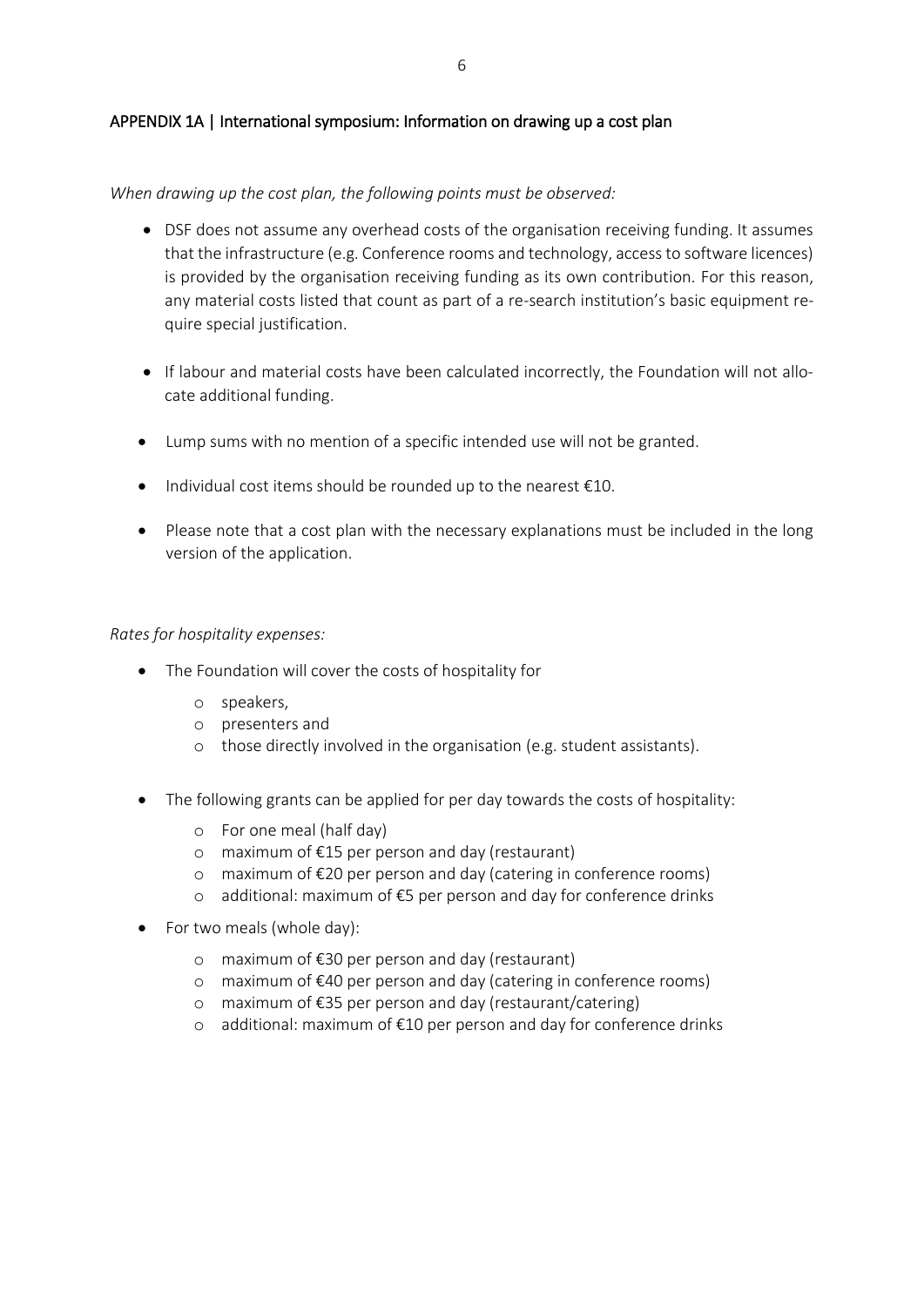| <b>COST ITEM</b>                                                                                        | <b>INFORMATION</b>                                                                                                                                                                                | <b>REMARKS</b>                                                                                                        |
|---------------------------------------------------------------------------------------------------------|---------------------------------------------------------------------------------------------------------------------------------------------------------------------------------------------------|-----------------------------------------------------------------------------------------------------------------------|
| <b>LABOUR COSTS</b>                                                                                     |                                                                                                                                                                                                   |                                                                                                                       |
| Student assistants                                                                                      | Hourly rate (including ancillary<br>wage costs)<br>Duration of employment<br>Monthly working hours                                                                                                |                                                                                                                       |
| Contracts for work and ser-<br>vices with third parties                                                 | Scope, remuneration and<br>basis of assessment                                                                                                                                                    | Justify the appropriateness of<br>awarding the contract.<br>Attach tenders if applicable                              |
| Fee contracts                                                                                           | Basis of assessment                                                                                                                                                                               | Attach tenders if applicable                                                                                          |
| <b>TRAVEL COSTS</b>                                                                                     |                                                                                                                                                                                                   |                                                                                                                       |
| Flight and travel costs for<br>spearkers and presenters                                                 | Target number of participants<br>Breakdown into expected indi-<br>vidual items (travel/accommoda-<br>tion costs)<br>Local transport costs                                                         |                                                                                                                       |
| Accommodation costs<br>for<br>speakers and presenters                                                   | Type of accommodation, Hospi-<br>tality costs                                                                                                                                                     | The applicable rates of the<br>BRKG apply. Hospitality costs<br>are based on the rates for hos-<br>pitality expenses. |
| <b>MATERIAL COSTS</b>                                                                                   |                                                                                                                                                                                                   |                                                                                                                       |
| Conference rooms and tech-<br>nology, access to software li-<br>cences (hybrid and online for-<br>mats) | Justification why not available<br>through the basic equipment of<br>the funded institution                                                                                                       |                                                                                                                       |
| Consumables and conference<br>materials, communication                                                  | Lump-sum amount                                                                                                                                                                                   |                                                                                                                       |
| Grant for project publications<br>(maximum of $£1,000$ )                                                | Details of the expected purpose<br>of use, e.g. editorial work on pub-<br>(digital<br>lications<br>and<br>print),<br>proofreading in foreign lan-<br>guages, knowledge transfer pub-<br>lications | Subsidies for publishing costs<br>are excluded.                                                                       |

# APPENDIX 1B | International symposium: Information on drawing up a cost plan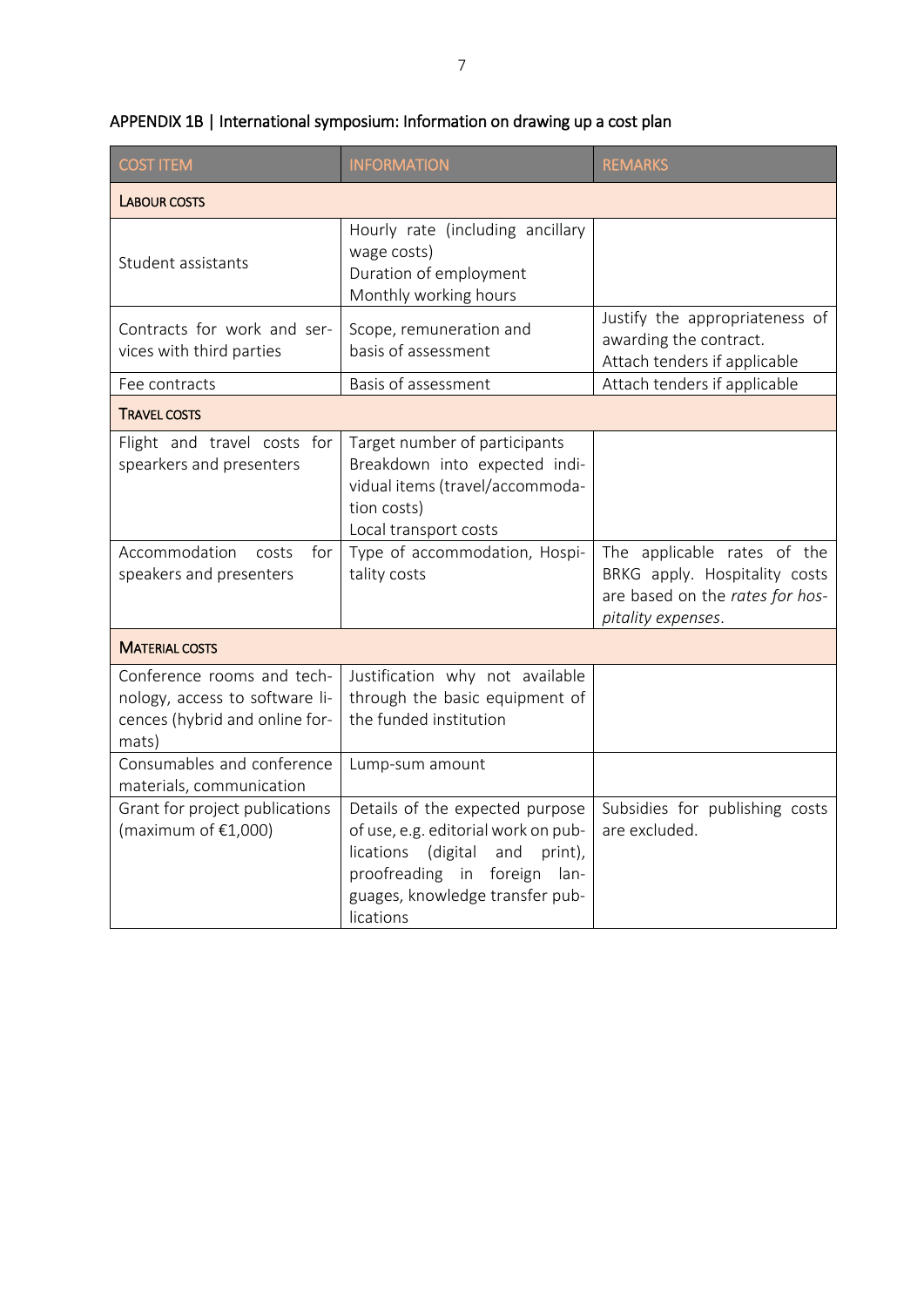# APPENDIX 2 | International symposium: List of possible bullet points in the long and short version of the application<sup>10</sup>

## Short version (summary of the project), a separate 1-page

- Topic and scientific relevance of the project
- State of research and originality
- Objectives and expected conference results
- Concept and structure of the conference
- Selection of participants
- Application volume

## Long version of the application for project funding

(maximum 10 pages; approx. 20,000 characters including spaces, at least 11 point font size)

- *a. General information (in tabular form<sup>11</sup>)*
	- Funding format
	- Name of the applicant
	- Institution/organisation/department
	- Topic of the project
	- Expected date of the conference
	- Application volume
	- Business address and contact details (phone, email address)
- *b. Detailed presentation of the research project*
	- Topic, objectives and expected outcomes
	- Originality and integration in the international state of research
	- Concept and structure of the conference
	- Selection and listing of speakers

**.** 

- Expertise of the project team and own preparatory work
- Exploitation of results and intended publication format

 $10$  This list is a non-binding outline suggestion. The order and choice of points may vary depending on the application.

<sup>&</sup>lt;sup>11</sup> You can find an example of a tabular list in our download area under "Example of a cover sheet".